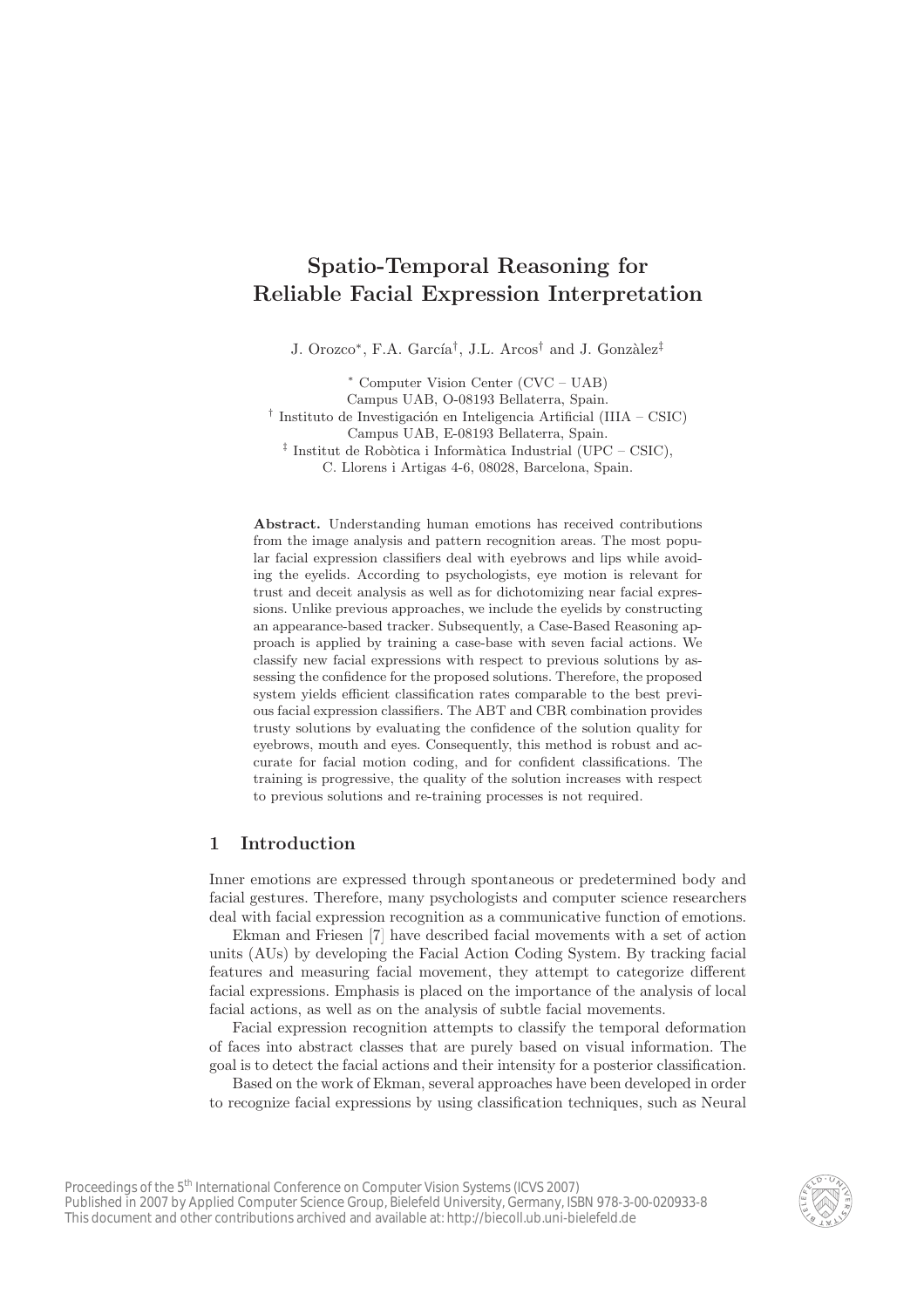<span id="page-1-0"></span>Networks, Gabor Wavelets, Bayesian Networks, LDA, Support Vector Machines, Neighbour Networks, etc [\[8\]](#page-9-1). All of them differ in robustness, accuracy, number of training examples and effectiveness. They report an average effectiveness of 86%, depending on training, high expressiveness of the emotions, and new subjects.

We propose a new approach by combining Appearance-Based Trackers (ABT) and Case-Based Reasoning (CBR). ABT allows encoding facial actions by providing the temporal deformation of the face [\[6\]](#page-9-2). Firstly, we propose an ABT providing seven facial actions, which correspond to eyebrows, lips and eyelids. The novelty of our approach is that we are able to include eyelid information, while previously it was not possible due to the difficulty of the blink motion. Secondly, a Case-Based Reasoning system (CBR) is trained with seven facial expressions from standard databases. This technique classifies new expressions by using previously solved cases, which are stored in a case-base and categorized by problem descriptions and solutions [\[1](#page-9-3)[,5\]](#page-9-4).

CBR has a low cost of knowledge acquisition by recording new useful cases. The system retrieves the most similar face configuration in order to apply the past solution to the new problem. Consequently, knowledge maintenance is straight-forward because the system learns incrementally and the solution quality is increased even when the domain is ill defined. The problem-solving efficiency is enhanced by evaluating the confidence of the solution [\[9\]](#page-9-5).

In that way, the proposed approach allows a spatio-temporal classification for reliable facial expressions. Our system is trained with seven facial expressions, which are encoded by applying appearance-based trackers. Next, we apply a  $k$ -NN classifier in order to identify the possible solutions, which are posteriorly evaluated with confidence predictors. CBR is suitable for evolutionary learning, which is beyond the scope of this paper.

The paper is organized as follows: section 2 describes the facial feature extraction method and the appearance-based tracker. Section 3 explains the casebased reasoning approach for recognizing facial expressions. Section 4 presents experimental results and discussion. Finally, section 5 concludes the paper.

# 2 Appearance-Based Tracker

In order to extract facial movements from eyebrows, lips and eyelids, we use the 3D face Candide Model, which provides a simple process to construct an appearance model and a single parametrization to extract facial features [\[6\]](#page-9-2). The 3D face model is given by the three spatial coordinates of each vertex. The shape is described by the  $(n \times i)$  matrix **F**, where n is the number of vertices and  $i$  is their coordinates:

$$
\mathbf{F}_n^i = \mathbf{f}_n^i + \mathbf{D}_n^{i,d} \vartheta_d + \mathbf{E}_n^{i,e} \gamma_e,\tag{1}
$$

where **f** is the standard configuration, **D** encodes the biometry of each person, and **E** handles the facial animations. We consider  $d = 16$  biometric parameters encoded by the control vector  $\vartheta$ , as well as  $e = 7$ , the facial action parameters

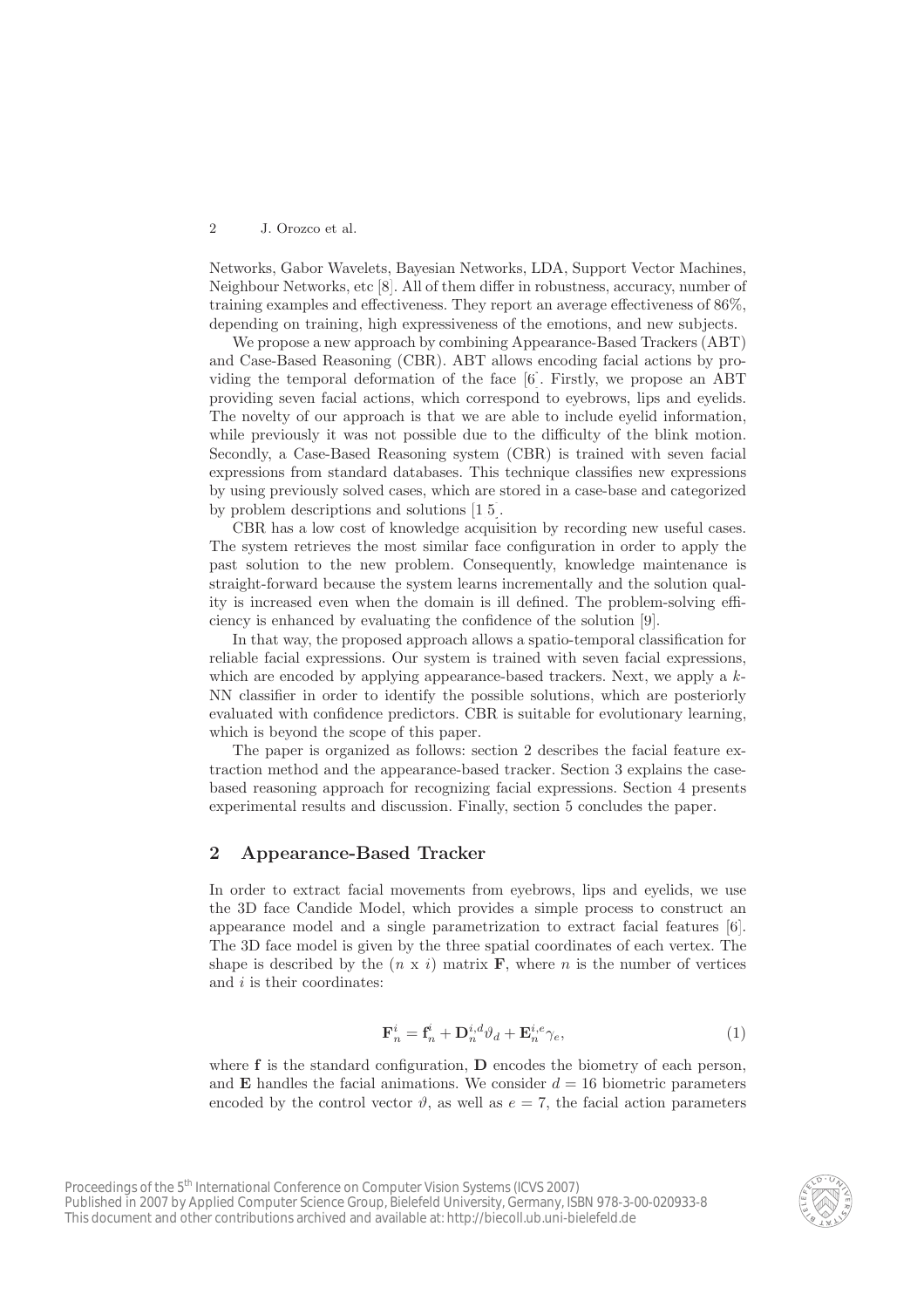

Fig. 1. (a) The 3D mesh is projected onto the input image  $I_t$  in order to construct the appearance model  $A_t$  by a warping process (b).

<span id="page-2-0"></span>encoded by the control vector  $\gamma$ , which corresponds to eyebrows, lips and eyelids, see Fig.  $1.(a)$ .

We extract the tracking vector as q, which contains the head pose (three Euler's angles, scale and image coordinates) and the animation parameters. The tracking vector is as follows:

$$
\mathbf{q} = [\theta_x, \theta_y, \theta_z, s, t_x, t_y, \gamma_0, ..., \gamma_6] = [\alpha, \gamma]. \tag{2}
$$

Given an image sequence  $I_t$ , depicting head motion and facial expressions, we model each face by constructing an appearance-based model, which projects the 3D mesh onto the input image for a specific configuration of the vector q, see Fig. [1.](#page-2-0)(b). Therefore, for each input image, the goal is to estimate the vector q, which gives us seven facial actions for eyebrows, lips and eyelids.

#### 2.1 Facial Action Extraction

In order to estimate the corresponding vector  $q_t$  at each frame, we construct the corresponding appearance model,  $\mathbf{A}_t$ , by applying a warping process,  $\Psi(\mathbf{I}_t, \mathbf{q}_t) \rightarrow$  $\mathbf{A}_t(\mathbf{q}_t)$ . Consequently, the appearance model depends on the vector  $\mathbf{q}_t$  and the animation parameters  $\gamma_t$ .

Each appearance model  $A_t$  is assumed to follow a Gaussian distribution,  $N(\mu_t, \sigma_t)$ . Therefore, we can apply a filtering technique that is time efficient for estimating the Gaussian parameters over time with respect to previous estimations. All estimated appearances,  $\hat{A}$ , are held under an exponential with an updating factor  $\omega$  as follows;

$$
\mu_{t+1} = \omega \mu_t + (1 - \omega) \hat{\mathbf{A}}_t,
$$
  
\n
$$
\sigma_{t+1}^2 = \omega \sigma_t^2 + (1 - \omega) (\hat{\mathbf{A}}_t - \mu_t)^2
$$
\n(3)

An adaptive velocity model is adopted in order to estimate the vector  $\mathbf{q}_t$ . The current input image  $I_t$  is registered with the current appearance model,

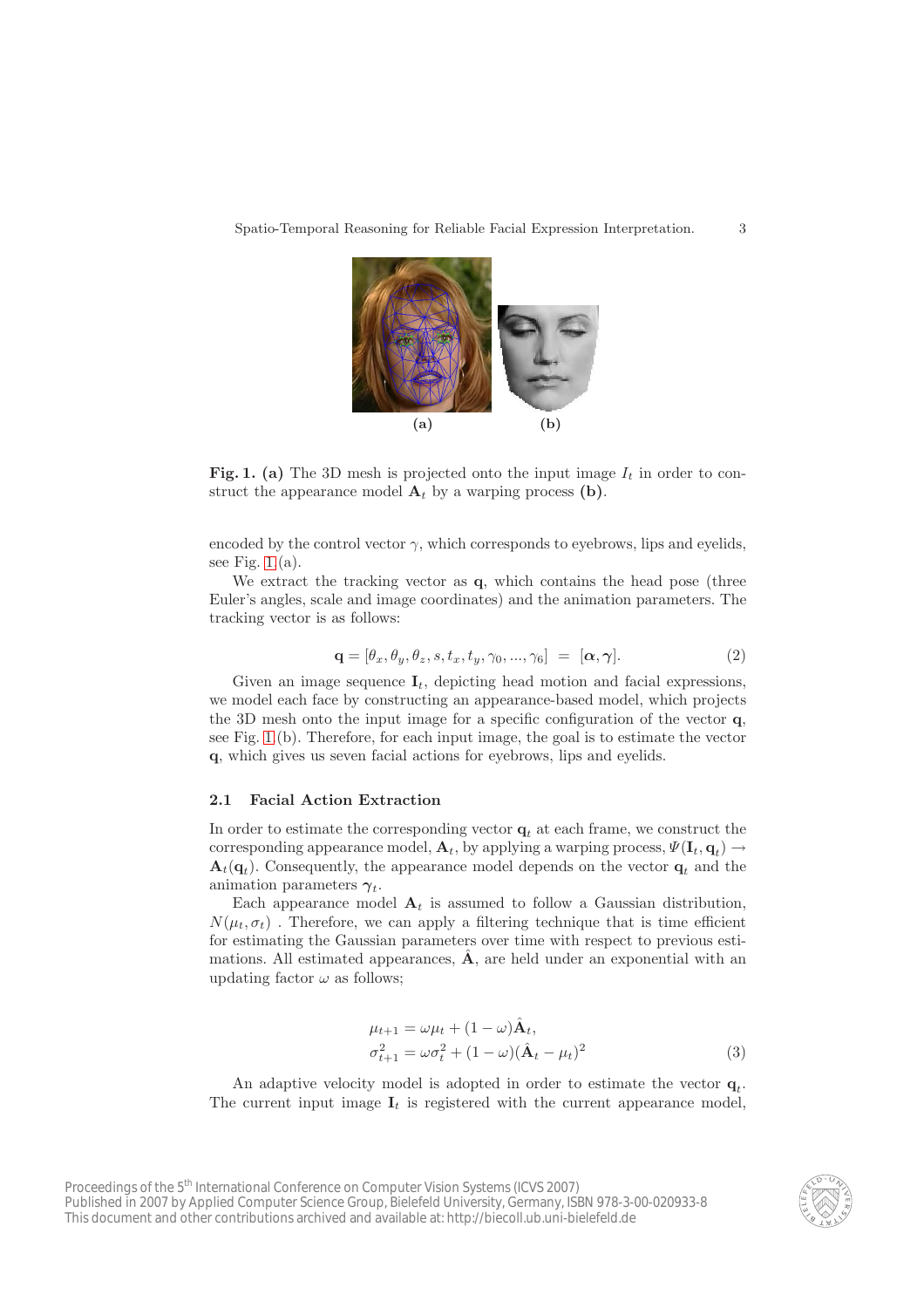

<span id="page-3-0"></span>Fig. 2. Multi-tracking system (a) providing seven facial actions (FACS) for an input image sequence (b).

 $A_t$ , which depends on the estimated vector  $\hat{q}$ . The final estimation is obtained by minimizing the Mahalanobis distance between the estimated and the current average appearances. Here, the appearance parameters  $\mu$  and  $\sigma$  are known, and the distance is minimized by an iterative first-order linear approximation and calculating the Jacobian matrix:

$$
\mathbf{A}_{t} \approx \hat{\mathbf{A}}_{t-1} + \frac{\partial(\mathbf{A}_{t}, \mathbf{q}_{t})}{\mathbf{q}_{t}} (\mathbf{q}_{t} - \hat{\mathbf{q}}_{t-1}), \text{ and}
$$
  

$$
\Delta \mathbf{q}_{t} = \mathbf{q}_{t} - \hat{\mathbf{q}}_{t-1} = -\mathbf{J}_{t}^{*} [\Psi(\mathbf{I}_{t}, \hat{\mathbf{q}}_{t-1}) - \mu_{t}].
$$
 (4)

where  $\mathbf{J}_t^*$  is the pseudo inverse of the Jacobian matrix. Thus, we apply a gradient descent method by partial differences, which is able to accommodate appearance changes while achieving precise estimations.

Since eyelid motion is a faster facial action than eyebrows and lips, and the eye region motion adds uncertainty to the appearance model, another tracker is constructed in order to correct the head pose estimations. Subsequently, two ABTs are combined hierarchically; the first tracker A, is devoted to tracking the head, eyebrows, lips and eyelids. The second one  $A'$ , enhances the estimations of the first tracker by correcting the head pose, see Fig. [2.](#page-3-0)

We encode seven facial actions, which are the data for the expression classifier. Eye motion analysis provides relevant information that is useful to recognize similar facial expressions. This information has not been considered previously due to the difficulty of capturing the eye blinking. However, our system achieves robust and accurate estimations that are suitable for real-time systems, an average of 21 frames per second for each image.

We first estimate the vector **q** by obtaining the appearance model  $A_t$ . This ABT estimates evebrows, lips and evelids. Subsequently, the second tracker  $\mathbf{A}$ '

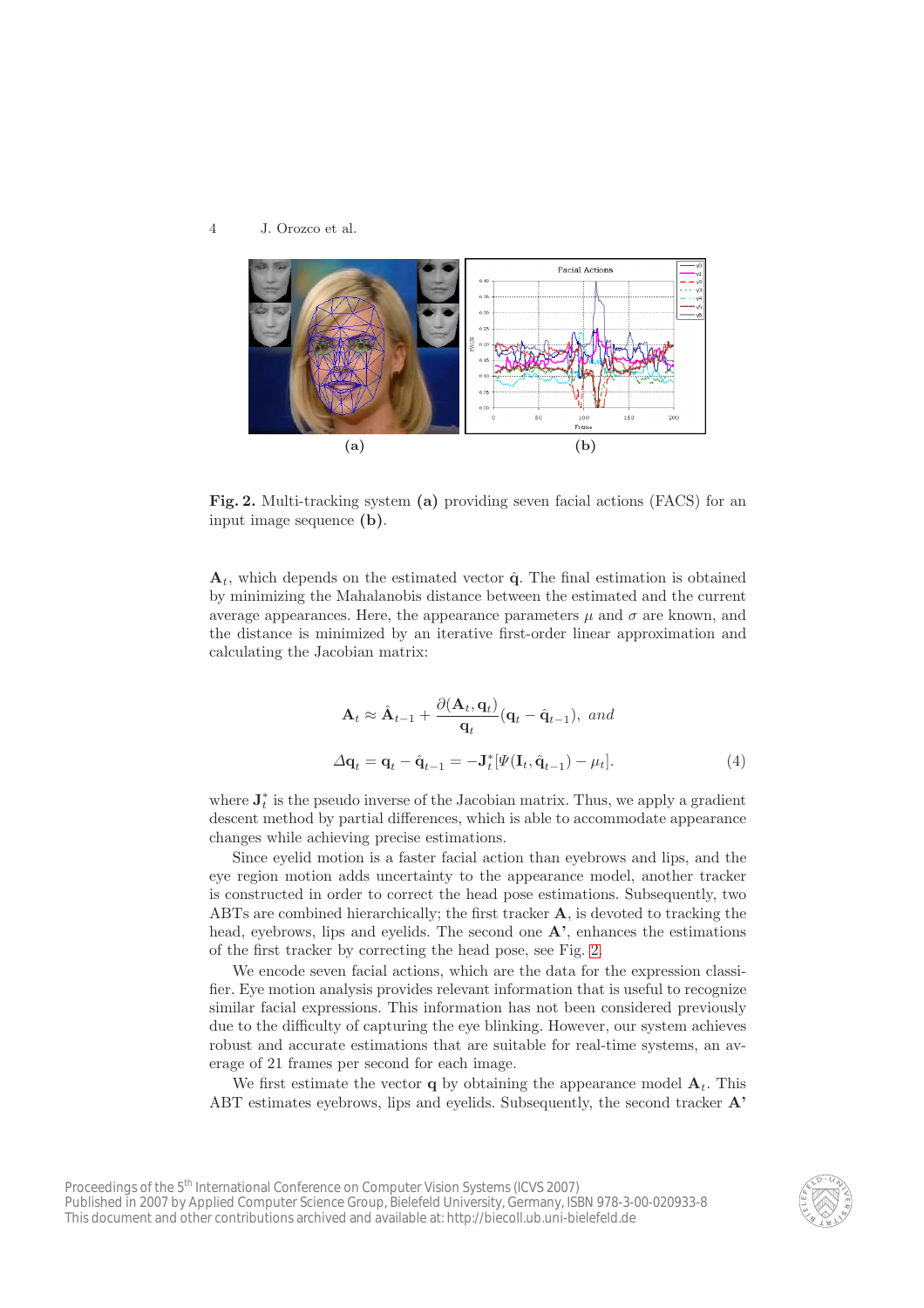Spatio-Temporal Reasoning for Reliable Facial Expression Interpretation.  $5$ 

<span id="page-4-2"></span>

Fig. 3. Facial Expressions from FGnet, http://www-prima.inrialpes.fr/FGnet/

<span id="page-4-0"></span>

<span id="page-4-1"></span>Fig. 4. Facial Expression Recognition System.

corrects the previous estimations by avoiding the eye region information and applying a small gradient descent and providing the final expressions, see Fig. [3.](#page-4-0)

# 3 CBR Problem-Solving

Case-based reasoning is a learning approach that imitates the way humans solve problems by means of reasoning about current situations and re-using previous solved problems. The problems, in the CBR approach, are called cases and correspond to the training data for the case-base database as well as the testing data, see Fig. [4.](#page-4-1) The new problem is solved by retrieving cases with similar attributes to the target case in order to classify by re-using the previous solutions.

Consequently, the development of CBR systems has increased the necessity to support the analysis of the case-base structure while providing solutions with a required accuracy. Some CBR approaches handle the solution quality by using as similarity criteria the amount of cases that indicate confidence [\[11](#page-9-6)[,9](#page-9-5)[,4\]](#page-9-7). According to Cheetham and Price, CBR systems should be able to attach a solution confidence while estimating the problem's solutions and evaluating accuracy for these estimations [\[3,](#page-9-8)[2\]](#page-9-9). As a result, the CBR system can estimate both a problem solution and an accuracy evaluation for the proposed solution.

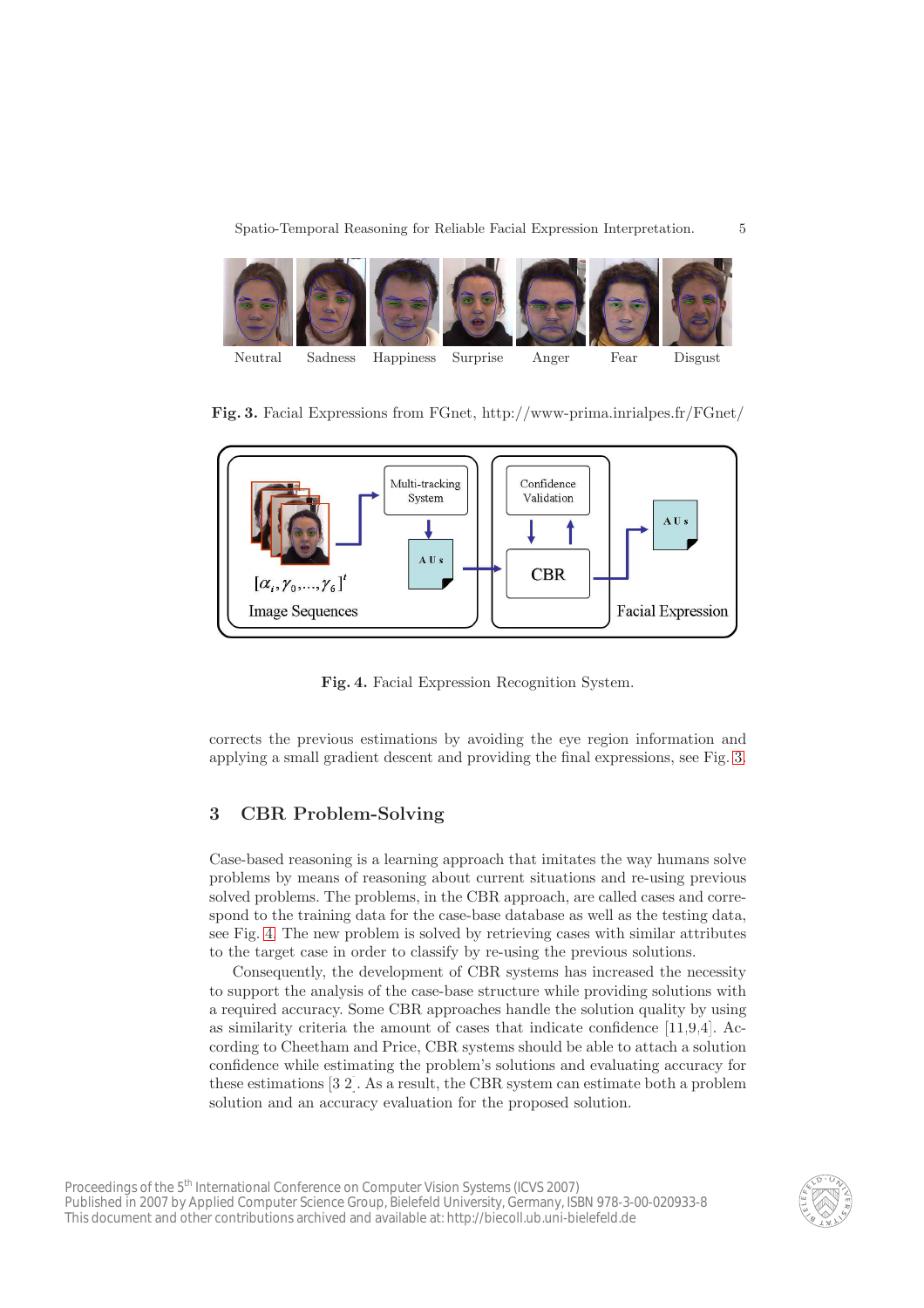<span id="page-5-1"></span>

| $(case: id \text{ fgnet happy2})$ |         |
|-----------------------------------|---------|
| :Problem-Description              |         |
| :upper lip riser                  | 0.169   |
| :jaw drop                         | 0.137   |
| :lip stretcher                    | 0.123   |
| :brow lowerer                     | 0.122   |
| :lip corner depressor             | 0.121   |
| couter brow raiser                | 0.121   |
| :eyelid riser                     | 0.207)  |
| :Solution-Description             | 'happy) |

<span id="page-5-0"></span>Table 1. Case-base description.

In order to recognize facial expressions, a CBR system follows the CBR cycle, which consists of the following four steps: Retrieve the most similar cases to the current problem. Reuse the information and the knowledge of the retrieved cases for proposing solutions. Revise the solution by assessing the confidence of the proposed solution. Retain the new solved problem for posterior problem solutions [\[1\]](#page-9-3). Each case or problem is composed of *identification*, *problem*description with seven normalized facial actions, and *solution-description*, see Tab. [1.](#page-5-0) The classification process considers only the facial actions while avoiding the head pose. Our contribution enhances the first two steps of the CBR cycle as follows:

Case-Retrieve: The goal of the retrieve step is to find the set of possible solutions for a given input image  $I_t$ , which is encoded by the multi-tracking system. This system provides the seven facial actions (FACS) that constitute the problem description. Therefore, the problems can be compared by considering the Euclidean distance, D, between the input facial expression  $\gamma = [\gamma_0, ..., \gamma_6]$ and the problem-description for each case from the case-base. Consequently, the  $k$ -most similar cases  $RC$  to the target problem are chosen by applying  $k$ -NN.

Case-Reuse: We evaluate confidence for the target case with respect to the previous retrieved cases  $RC$  in order to set a confidence threshold relative to  $k$ .

These measures are applied as confidence predictors by assuming that both the amount of neighbours and the similarity relationship among cases, play an important role in the assessment of the predictors. We explain the confidence predictors in the next section.

#### 3.1 Confidence Predictors

We assess the confidence of the solution by computing five predictors based on  $k$ -NN classification at the *Case Revise* step [\[5\]](#page-9-4). We consider the following confidence predictors:

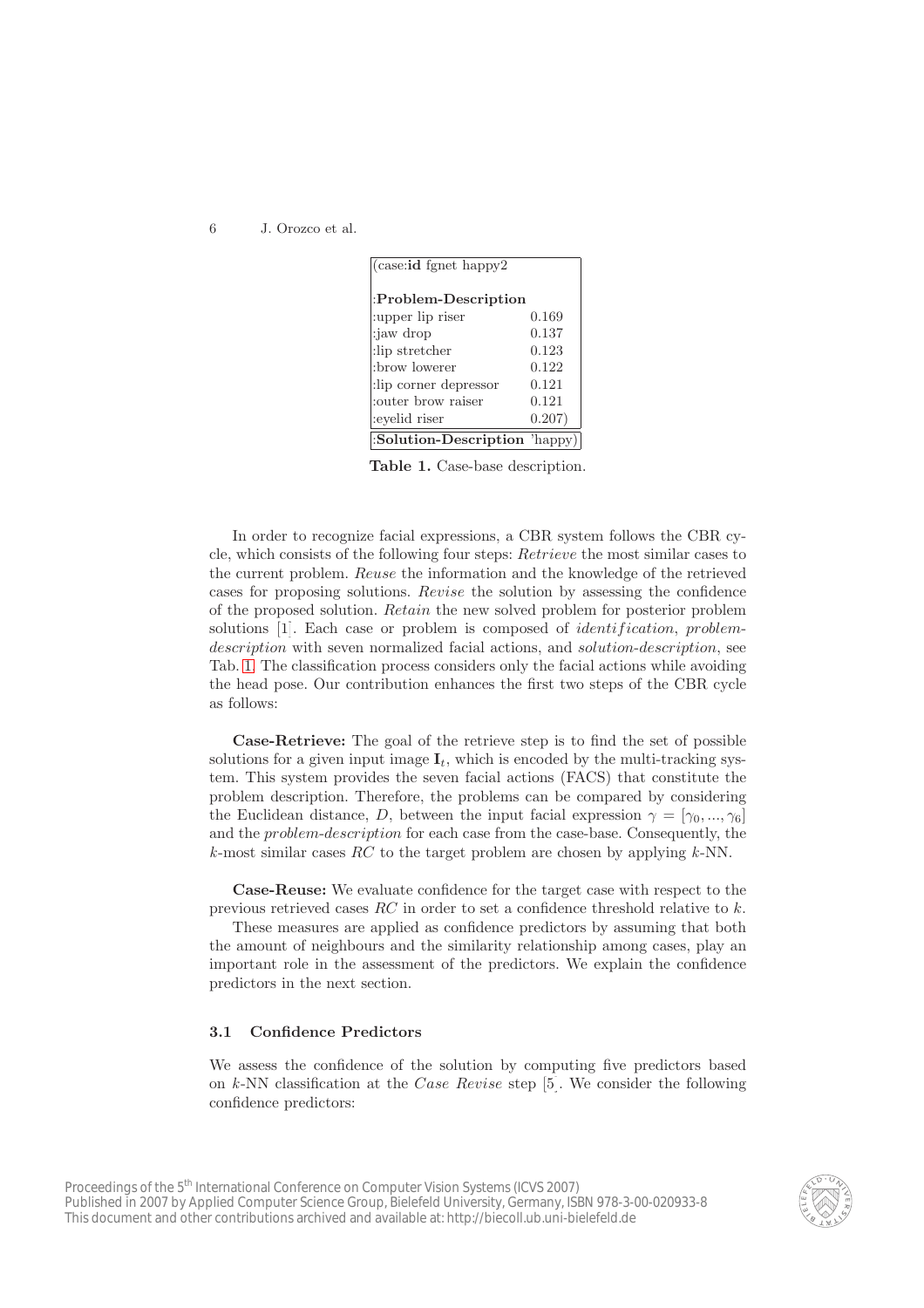Spatio-Temporal Reasoning for Reliable Facial Expression Interpretation.  $\qquad 7$ 

1.  $AvgNUMIndex$ : The Average Nearest Unlike Neighbour Index (different class to the target case) measures how close are the first  $k$   $NUN_s$  to the target case, c:

$$
AvgNUMIndex(c,k) = \sum_{i=1}^{k} IndexOfNUM_i(c).
$$
 (5)

2. SimRatio: The Similarity Ratio calculates the relative ratio of the similarity between the target case  $c$  and its  $k$  Nearest Like Neighbours (the same class to the target case),  $NLN_s$  with respect to the similarity between the target case c and its  $k$  NUN<sub>s</sub>:

$$
SimRatio(c, k) = \frac{\sum_{i=1}^{k} Sim(c, NLN_i(t))}{\sum_{i=1}^{k} Sim(c, NUN_i(c))}.
$$
\n
$$
(6)
$$

3.  $SimRatio$ : The Similarity Ratio within k is similar to the above measure except that it only uses the  $NLN_s$  and  $NUN_s$  from the first k neighbours:

$$
SimRatio'(c, k) = \frac{\sum_{i=1}^{k} Sim(c, NN_i(c))1(c, NN_i(c))}{1 + \sum_{i=1}^{k} Sim(c, NN_i(t))(1 - 1(c, NN_i(c)))}.
$$
 (7)

4. Sum of NN Similarity is the total similarity of the  $NLN_s$  in the first k neighbours of the target case c:

$$
SumNNSim(c, k) = \sum_{i=1}^{k} 1(c, NN_i(c))Sim(c, NN_i(c)).
$$
 (8)

5. AvgNN Similarity is the average similarity of the  $NLN<sub>s</sub>$  in the first k neighbours of the target case c:

$$
SumNNSim(c, k) = \frac{\sum_{i=1}^{k} 1(c, NN_i(c))Sim(c, NN_i(c))}{\sum_{i=1}^{k} 1(c, NN_i(c))},
$$
(9)

where  $NN_i(c)$  denotes the  $i^{th}$  nearest neighbour of the case c. As well,  $NLN_i(c)$ is the  $i^{th}$  nearest like neighbour and  $NUN_i(c)$  is the  $i^{th}$  nearest unlike neighbour of the case c.  $1(a, b)$  denotes if the case a belong to the same class of the case b. The effectiveness of each measure depends on the proportion of cases correctly predicted. The highest confidence is obtained when the number of incorrect predictions is zero. The goal of this calculation is to obtain a confidence value. We evaluate each measure with different values of  $k$  in order to set a threshold value for each predictor. Subsequently, the final confidence value is obtained by means of a weighted-sum with the above threshold values, see Fig. [5.](#page-7-0)

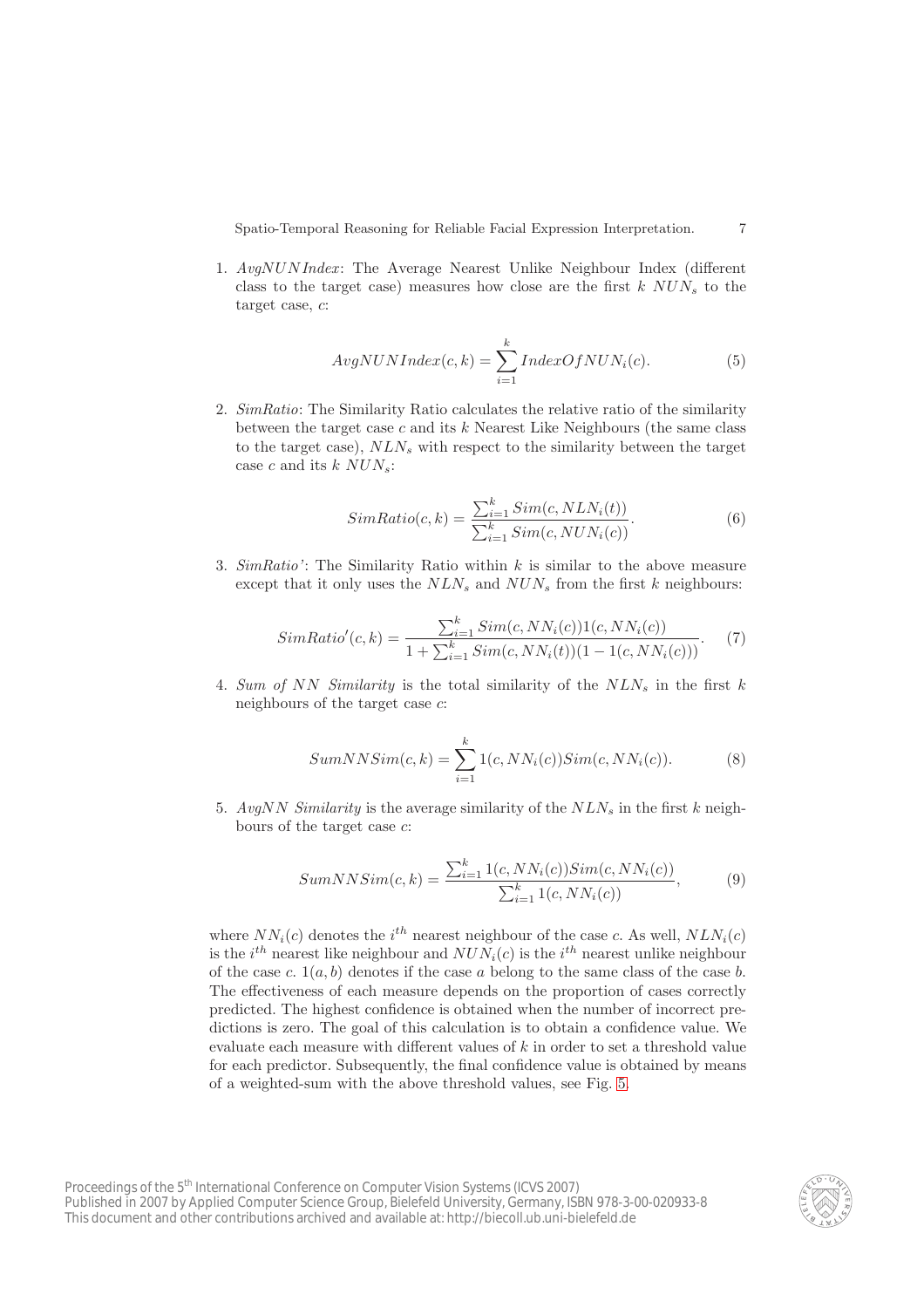<span id="page-7-1"></span>8 J. Orozco et al.



<span id="page-7-0"></span>Fig. 5. The five predictors are compared in order to set a confidence threshold.

## 4 Experimental Results

We have used the FGnet database, which contains facial image sequences of the basic seven emotions defined by Ekman and Friesen [\[7\]](#page-9-0). We have chosen different kind of spontaneous faces by taking into account gender, skin colour and expressiveness. The case-base (CB) was trained with 543 cases (facial expressions) corresponding to three actors for each expression, where an actor could be included in more than one expression. The label for each expression is provided by the database and the number of images per expression depends on the time required to get the peak of the expression. As well as the 543 facial expressions used for training-CB, 980 additional were used for testing, testing-CB.

The input data for the CBR system is provided by the multi-tracking system. These facial expressions are standardized into the range [0,1] in order to apply probabilistic metrics. The provided labels by FGnet are the corresponding solutions for the facial expressions for the *training-CB* process, see Table [1.](#page-5-0)

In the *training-CB*, we apply a leave-one-out process  $[10]$  to set the confidence threshold. Firstly, given a target case extracted from case-base  $CB, k\text{-NN}$ is applied and the similarity measure used is Euclidean distance. Secondly, the confidence is estimated for the target case by means of agreement of the five predictors for each of the retrieved-cases RC. Finally, the above process is done iteratively for  $k = 1, ..., 12$  for each case in order to set the relationship between the confidence assessment and the  $k$  value, see Fig. [5.](#page-7-0) Subsequently, we decide  $k = 9$  as the optimum value for obtaining the highest values of the confidences.

In the testing-CB process, we compared the classification rate for 980 expressions for three different experiments. Firstly, we applied k-NN without including the eye motion while obtaining an average effectiveness of 86%. Secondly, we

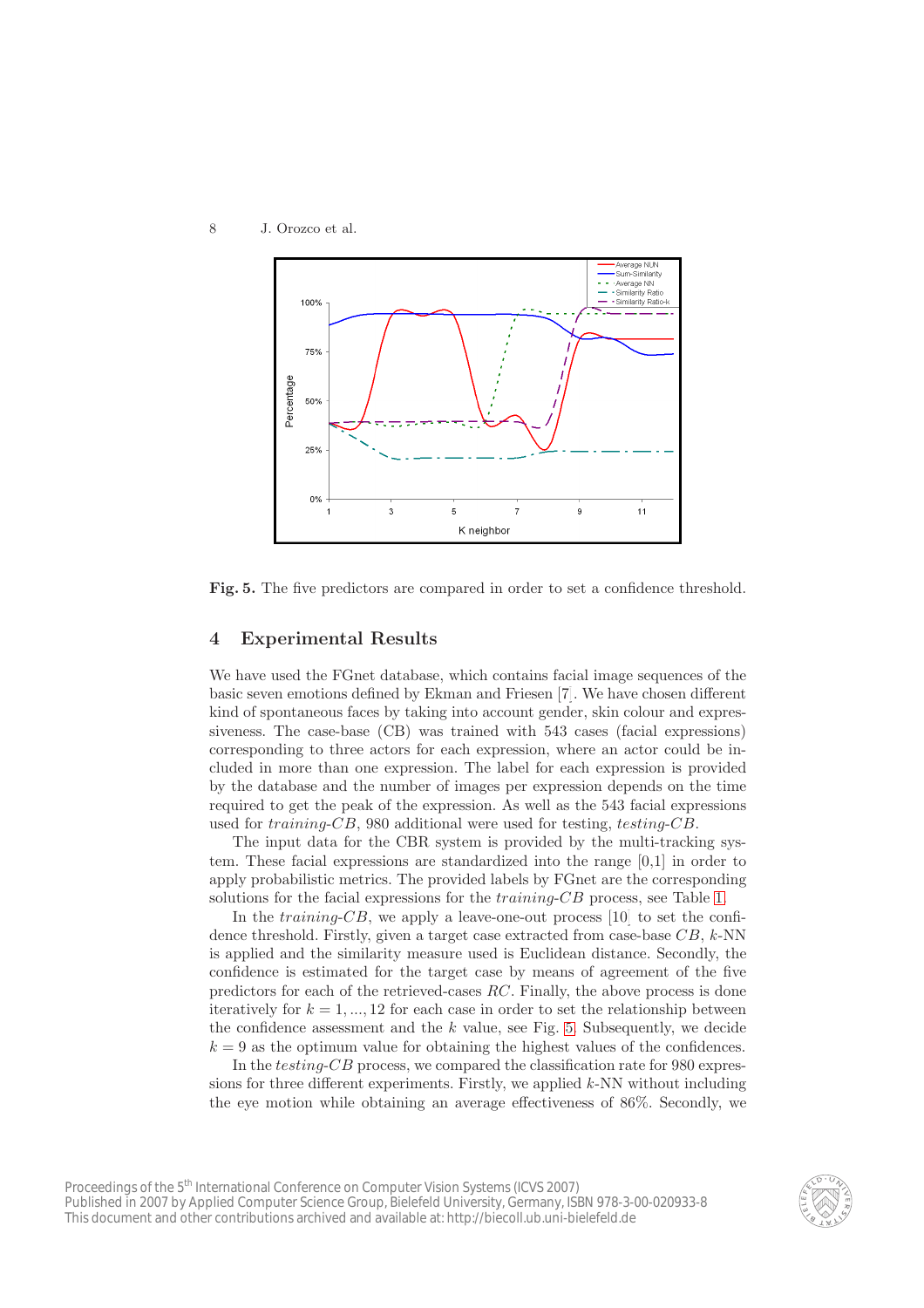Spatio-Temporal Reasoning for Reliable Facial Expression Interpretation. 9

|          |                             |    |                |    |    |               |                  | Emotion Neutral Happy Anger Disgust Fear Sad Surprise Effectiveness # Images |     |
|----------|-----------------------------|----|----------------|----|----|---------------|------------------|------------------------------------------------------------------------------|-----|
| Neutral  | 93                          | 0  | 3              |    | 3  | $\left($      | $\left( \right)$ | 93.33\%                                                                      | 30  |
| Happy    | $\mathfrak{D}$              | 95 |                |    | 0  | $\mathcal{D}$ |                  | 95.49%                                                                       | 133 |
| Anger    | $\overline{2}$              |    | 93             |    |    |               |                  | 93.33%                                                                       | 135 |
| Disgust  | $\mathcal{D}_{\mathcal{L}}$ |    | $\Omega$       | 94 |    | $\mathcal{D}$ |                  | 94.31\%                                                                      | 123 |
| Fear     |                             | 0  |                |    | 96 |               |                  | 96.32\%                                                                      | 136 |
| Sad      |                             | 2  | $\overline{2}$ | 2  | 3  | 89            | $\mathcal{D}$    | 89.00%                                                                       | 300 |
| Surprise |                             | 0  |                |    |    | 0             | 98               | 97.56%                                                                       | 123 |
|          |                             |    |                |    |    |               |                  | 94.19%                                                                       | 980 |

<span id="page-8-0"></span>Table 2. Confusion Matrix by assessing Confidence in the  $Testing$ – $CB$  process.

have included the eye motion by applying  $k$ -NN and the optimum  $k$  confidence threshold but without assessing confidence. This improves the classification effectiveness to 90%. Finally, we evaluated the confidence for the proposed solution, which improves further the classification to 94%. These results prove how the quality of the solution improves by using the optimum  $k$ -confidence-threshold and assesing the confidence for the solved problem, see Table. [2.](#page-8-0)

As a result, the classification effectiveness increases by improving the solution quality with the confidence assessment, which reclassifies the misclassified cases. The misclassification rate depends on the nearness of clusters. The FGnet database has image sequences of spontaneous expressions, where the actor starts with a neutral expression until the peak of the expression. Subsequently, we have at the beginning of each sequence, similar configurations of the vector  $\gamma = [\gamma_0, ..., \gamma_6]$ , which results in the nearness among classes.

Ekman also stated that neutral and sadness expressions are highly similar if the subtle eyelid motion is not considered. Therefore, our system was tested without including eye motion as a problem attribute and the confidence assessment we obtained an average classification rate of 86% comparable to previous approaches in the literature. But a classification rate of 94.2% was achieved by assessing the confidence and including the eye motion in the testing process.

## 5 Conclusions

Due to the necessity for robust and accurate methods for facial expression evaluation, as well as for dynamic classification methods, we proposed a facial expression recognition system that applies case-based reasoning and appearance-based trackers. The facial movements are extracted by using ABTs for providing the problem descriptions for the case-base. Therefore, the eyelid motion information increases the classification effectiveness while improving previous classifiers.

CBR constitutes a spatio-temporal reasoning system able to classify facial expressions while improving previous classifiers. We set the optimum  $k$ -confidencethreshold by applying a leave-one-out process. Next, we improve the effectiveness by assessing confidence proposed solutions and achieving a 94% of effectiveness.